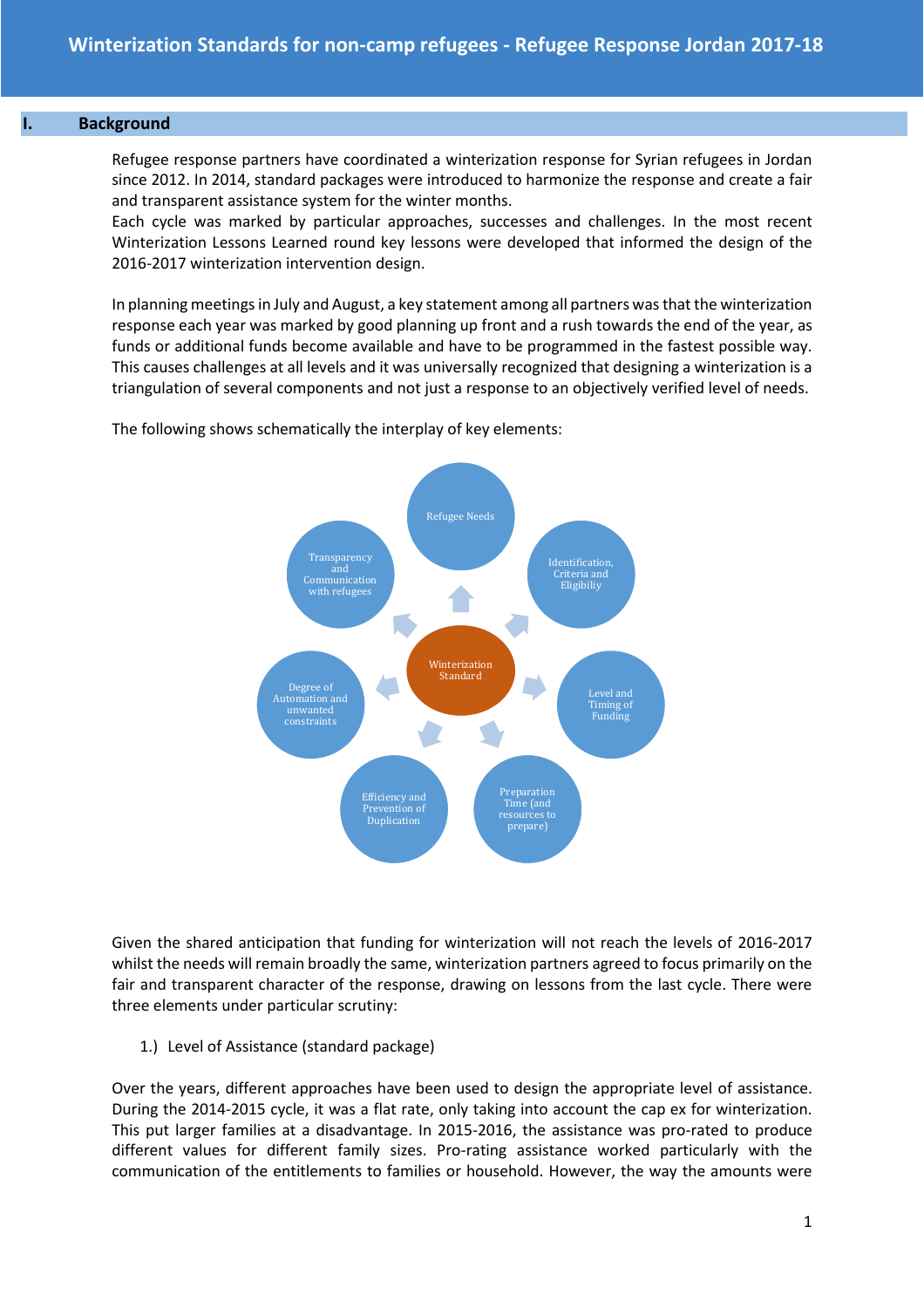calculated on an individual basis, provided too little for small families and too much for large ones, i.e. the gradient of the assistance curve (see graph below) was too steep. Two different models were discussed for 2016-2017 and as a result of this lesson. The options were either to flatten the slope and keep the idea of pro-rating the standard package or to design standard packages that changes with growing family size, i.e. adding a second heater and bottle for families above 5 family members. Winterization partners agreed that while the logic of the latter is sensible, it would be very difficult to communicate the assistance levels and would therefore result in unintended consequences around the non-linear assistance curve (see below). For reasons of transparency, easy of communication and avoidance of unintended consequences, winterization partners recommended aiming for an assistance curve that is as linear as possible, whilst working towards an improved calculation of packages per family size. In addition, partners recommended that assistance to small family size (from 1 to 3) should be equal on the basis of the results of the 2015-2016 Lessons learned indicating this group as more vulnerable.



# 2.) Coordination at case-level vs. household-level

UNHCR registers refugees in nuclear families, i.e. so-called *cases*. Documentation for refugees in Jordan, both the UNHCR asylum-seeker certificate and the MoI card, is *case*-based. At the same time, refugees share dwellings among extended family members and at times with non-family members. This causes households to have different in compositions and be generally larger in size, than *cases*. In many instances, households are comprised of multiple *cases*.

This has caused winterization partners in the past to grapple with the standard setting, as the two objectives of responding to needs, i.e. household level, and having a coordinated response to avoid duplication, i.e. case level, are in many ways not reconcilable.

As in previous years, it was agreed to adhere to a logic that prioritizes the case over households when in doubt, for the basic reason that universal data only exists at the case level and at best partially at the household level. This makes coordination at the grouping of a households effectively impossible. However, winterization partners agreed to monitor the distribution of assistance carefully taking into account the aggregation element at household level.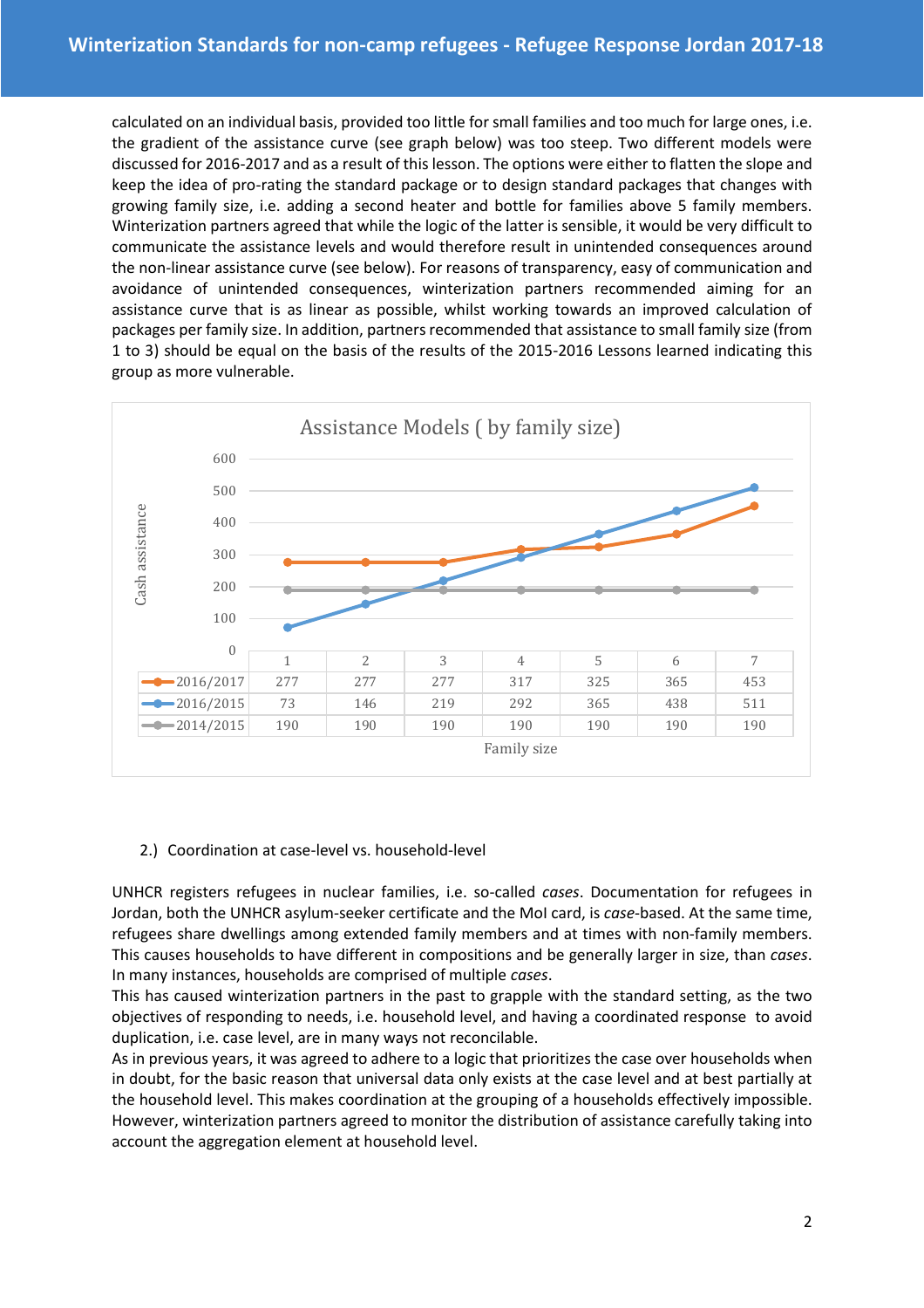### 3.) Early identification

In the 2016-2017 cycle, coordination around delivered assistance worked well thanks to the RAIS winterization module. However, the coordination only kicked in at the level of assistance delivery and did not sufficiently capture the identification and eligibility element. Whereas it is not expected that RAIS will be extended this year to capture eligibility elements, it was broadly agreed among winterization partners to share lists of identified beneficiaries through a focal point system on the basis of case numbers only, so as to avoid unnecessary assessment visits and costs in case an organization has already identified that case as a prospective beneficiary.

#### **II. Overview of Key Principles**

- 1- Components of the standard package: blankets, heater, gas bottle, gas refills.
- 2- Assisting on a cases basis and coordinate the intervention through the winterization module in RAIS for avoiding duplications.
- 3- Case management trumps the system (i.e. there may be cases of "necessary" duplication).
- 4- Eligibility criteria:
	- a. Any family that is not able to generate sufficient income to provide for its winterization needs is eligible for winterization support
	- b. Non-standard package: Any family that has particular vulnerabilities as identified by way of individual assessment is eligible for customized winterization support (e.g. sealing-off kits)
- 5- Entitlement is based on a tiered system, which in turn is based on the history of what prospective beneficiaries are known to have received as regular cash assistance.
- 6- Preparation and early beneficiary identification and early data sharing of ration of tier 1 & tier 2 among beneficiary groups.
- 7- Prioritization should be proportionate to the degree to which cold can harm a prospective beneficiary. This means that prioritization, where used, should consider environmental elements of the shelter as well as the physical vulnerability of the individuals (infants, elderly, PwD, pregnant women, etc.). A best practice winterization prioritization tool was used and analysed in the 2015-6 round.
- 8- The winterization assistance package is designed to provide support to the most vulnerable families and is apportioned on the basis of the marginal utility of the assistance provided. This also considers the results of the 2015-2016 Lessons Learned indicating extreme vulnerability for family size of 3 and below.
- 9- Assistance levels are capped at family size = 7, i.e. families of 8 and above will get the same level of assistance as families of 7. For extreme outliers and needs, case management and individual assessments should determine and justify exceptions.

#### **III. Winterization Standard**

- The Two tiered system is rooted in the notion, assumption and previous experience that families who received heaters and bottles in previous winterization rounds should not and do not need to get new items again. For this group only the replenishment component will be offered.
- Winterization partners agreed that, while monetised assistance must be based on the in-kind standard package, it is acceptable and at times even necessary for refugees (based on previous PDM) to spend the money on what they perceive as their most urgent needs in winter. This is rooted in the knowledge that families prepare for winter earlier than the assistance arrives. Therefore, it is anticipated that monetized winterization assistance will offset some costs (e.g. debts) incurred for up-front investment made by refugee families.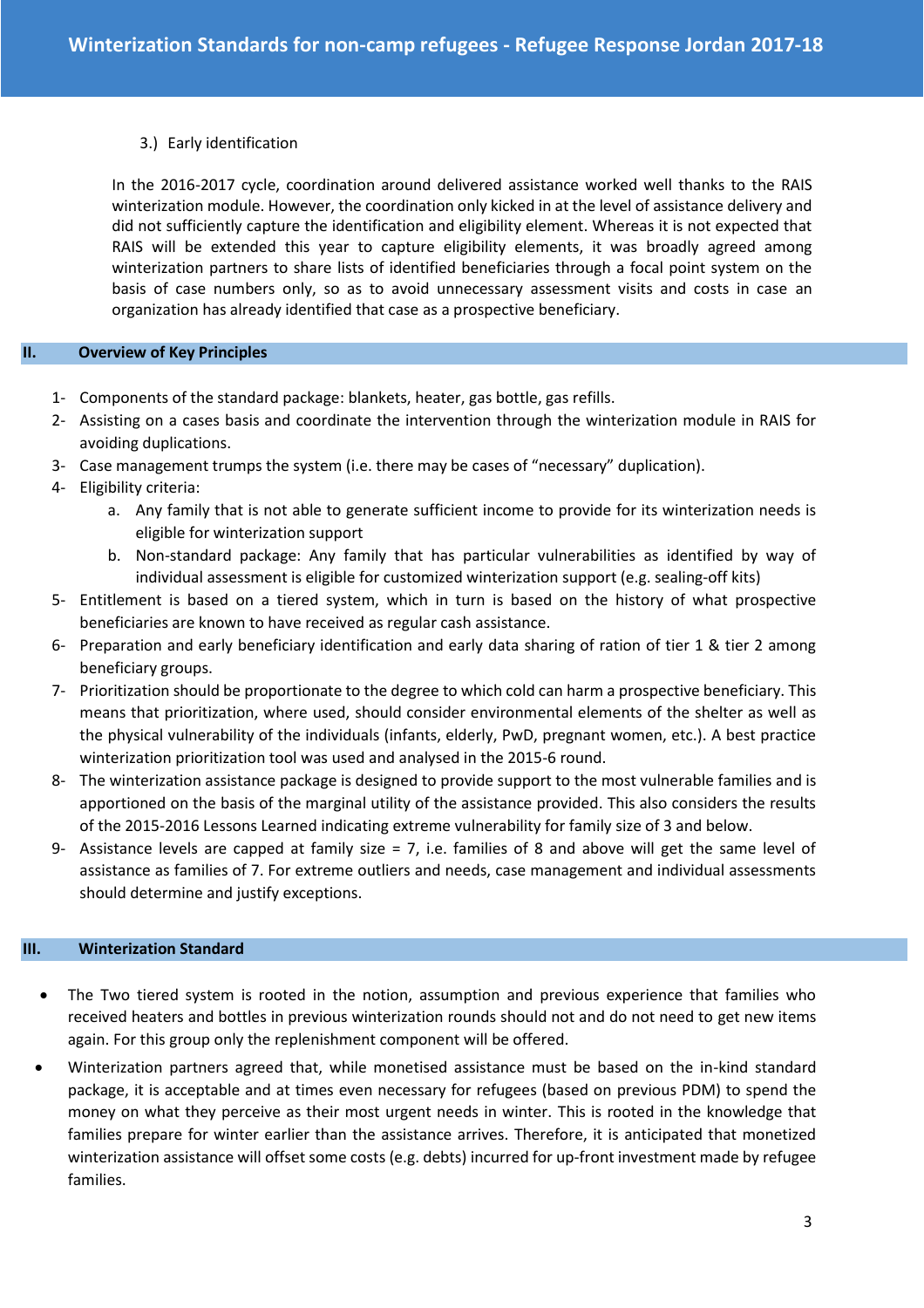- Evidence-based decisions for the choice between cash and in-kind assistance should be always provided.
- Four organisations (UNHCR, WRG, IOCC and Mercy Corps) carried out market research to determine the cost in JOD of the items, which make up the winterization standard package. The results were as follows:

| <b>Market Survey in JOD</b> |                          |                       |                             |                   |                   |  |  |
|-----------------------------|--------------------------|-----------------------|-----------------------------|-------------------|-------------------|--|--|
| Organization                | <b>MTB</b>               | <b>Heater (Local)</b> | <b>Heater</b><br>(Imported) | <b>Gas Bottle</b> | <b>Gas Refill</b> |  |  |
| <b>UNHCR</b>                | $4.25 - 20$              | 40                    | $35-90$                     | 43                | 7.5               |  |  |
| <b>WRG</b>                  |                          | 40                    | 100                         | 35                | 7.5               |  |  |
| <b>IOCC</b>                 | $\overline{\phantom{a}}$ | 35                    | 110                         | 35                | 7.5               |  |  |
| <b>Mercy Corps</b>          |                          | 45                    | 100                         | 44                |                   |  |  |
| Proposed                    | 8                        | 80                    |                             | 45                | 8                 |  |  |

Based on findings outlined in the above table and using the inter-agency MEB approach regarding family size, the table below gives an estimate of the cost of a standard Winterization package, depending on the case size.

| Cost of Winterization (in JOD) - AMPLE VALUES |                     |                          |                             |                             |                             |                             |                             |                             |                             |  |
|-----------------------------------------------|---------------------|--------------------------|-----------------------------|-----------------------------|-----------------------------|-----------------------------|-----------------------------|-----------------------------|-----------------------------|--|
| <b>Item</b>                                   | <b>Unit</b><br>Cost | <b>Entitlement</b>       | <b>Family Size</b>          |                             |                             |                             |                             |                             |                             |  |
|                                               |                     |                          | $\mathbf{1}$                | $\overline{2}$              | 3                           | $\overline{4}$              | 5                           | 6                           | $\overline{7}$              |  |
| Blanket                                       | 8                   | 1 piece per<br>person.   |                             | 24                          |                             | 32                          | 40                          | 48                          | 56                          |  |
| <b>Heaters</b>                                | 80                  | 1 heater per<br>case.    |                             | 80                          |                             | 80                          | 80                          | 80                          | 80                          |  |
| <b>Bottle</b>                                 | 45                  | 1 bottle per<br>case.    |                             | 45                          |                             | 45                          | 45                          | 45                          | 45                          |  |
| <b>Gas Refill</b><br><b>REGULAR</b>           | 8                   | On a case<br>size basis. | 64                          |                             |                             | 96                          | 96                          | 128                         | 128                         |  |
|                                               |                     |                          | $\overline{2}$<br>ref/month | $\overline{2}$<br>ref/month | $\overline{2}$<br>ref/month | $\overline{3}$<br>ref/month | $\overline{3}$<br>ref/month | $\overline{4}$<br>ref/month | $\overline{4}$<br>ref/month |  |
| <b>Gas Refill</b><br><b>CONTINGENCY</b>       | 8                   |                          | 64                          | 64                          | 64                          | 64                          | 64                          | 64                          | 64                          |  |
|                                               |                     |                          | $\overline{2}$<br>ref/month | $\overline{2}$<br>ref/month | $\overline{2}$<br>ref/month | $\overline{2}$<br>ref/month | $\overline{2}$<br>ref/month | $\overline{2}$<br>ref/month | $\overline{2}$<br>ref/month |  |
| <b>Overall refills</b>                        | 8                   |                          | 128                         |                             |                             | 160                         | 160                         | 192                         | 192                         |  |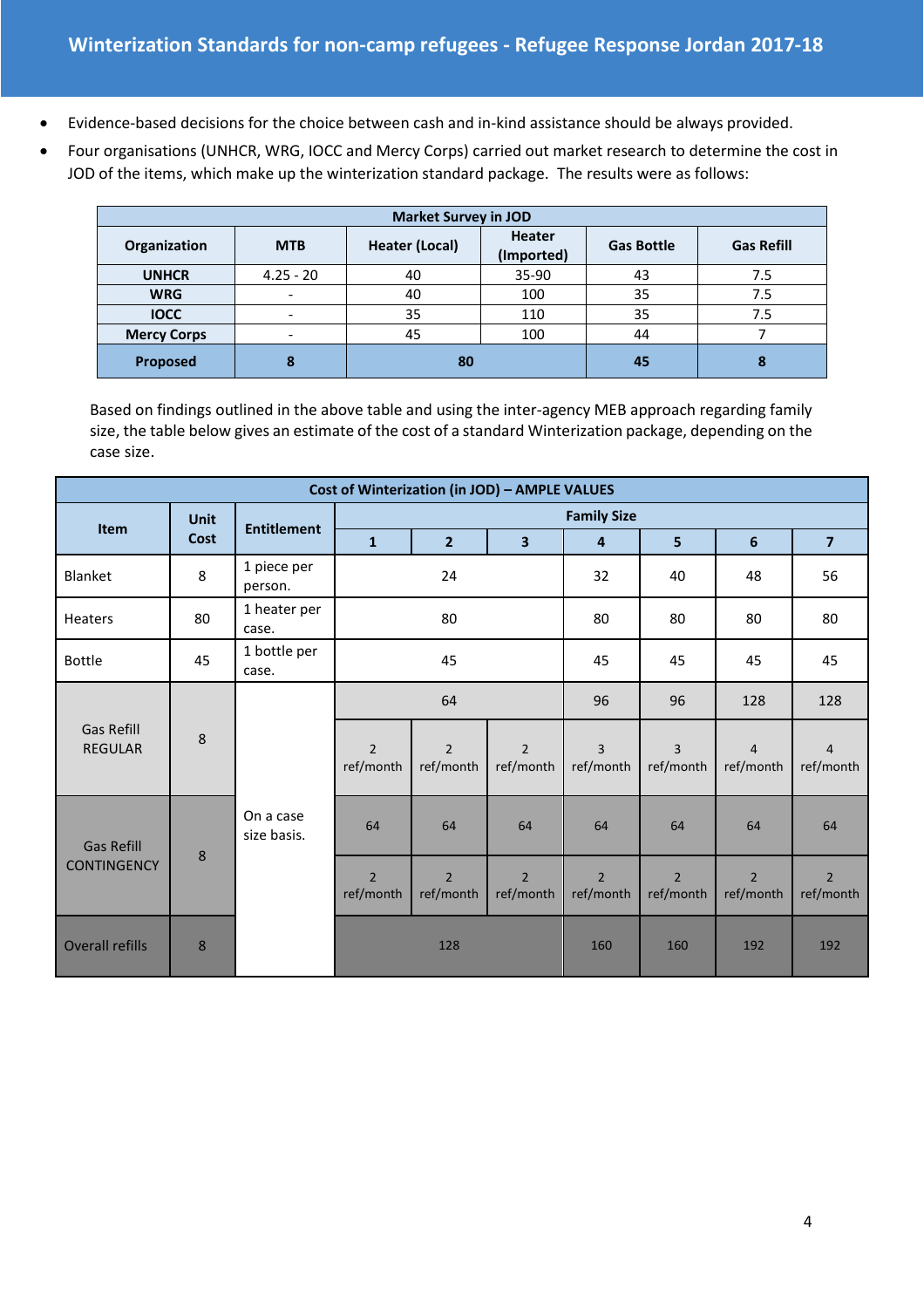#### **Cash package calculation**

In the below option the following has been considered:

- Same level of assistance is provided to the small sized families (from 1 to 3).
- Heaters and bottles are not prorated (real case scenario and principle of marginal utility)
- Option for additional contingency of gas refills is available to partners on the basis of operational, protection and funding considerations. This options is particularly relevant for in-kind assistance.
- If the assistance is provided in cash, amounts should be rounded up to multiples of 5 for ATM purposes.

## **Tier 1 FULL PACKAGE (JOD)**

|                                                  | <b>Family Size</b> |                |   |     |                         |     |     |
|--------------------------------------------------|--------------------|----------------|---|-----|-------------------------|-----|-----|
|                                                  | $\mathbf{1}$       | $\overline{2}$ | 3 | 4   | $\overline{\mathbf{5}}$ | 6   | 7   |
| <b>Heater+ Bottle</b><br>+ Gas refill<br>Regular |                    | 189            |   | 221 | 221                     | 253 | 333 |
| <b>Gas Refill</b><br>Contingency                 | 64                 |                |   | 64  | 64                      | 64  | 64  |
| <b>Blanket</b>                                   |                    | 24             |   |     | 40                      | 48  | 56  |
| <b>Tier 1 FULL</b><br>package                    | 277                |                |   | 317 | 325                     | 365 | 453 |

**Tier 2 PARTIAL PACKAGE (JOD)**

|                                  | <b>Family Size</b> |                |   |     |     |                 |     |
|----------------------------------|--------------------|----------------|---|-----|-----|-----------------|-----|
|                                  | 1                  | $\overline{2}$ | 3 | 4   | 5   | $6\phantom{1}6$ |     |
| Gas refill<br>Regular            |                    | 64             |   | 96  | 96  | 128             | 128 |
| <b>Gas refill</b><br>Contingency | 64                 |                |   | 64  | 64  | 64              | 64  |
| <b>Blanket</b>                   | 24                 |                |   | 32  | 40  | 48              | 56  |
| <b>Tier 2 PARTIAL</b><br>package | 152                |                |   | 192 | 200 | 240             | 248 |